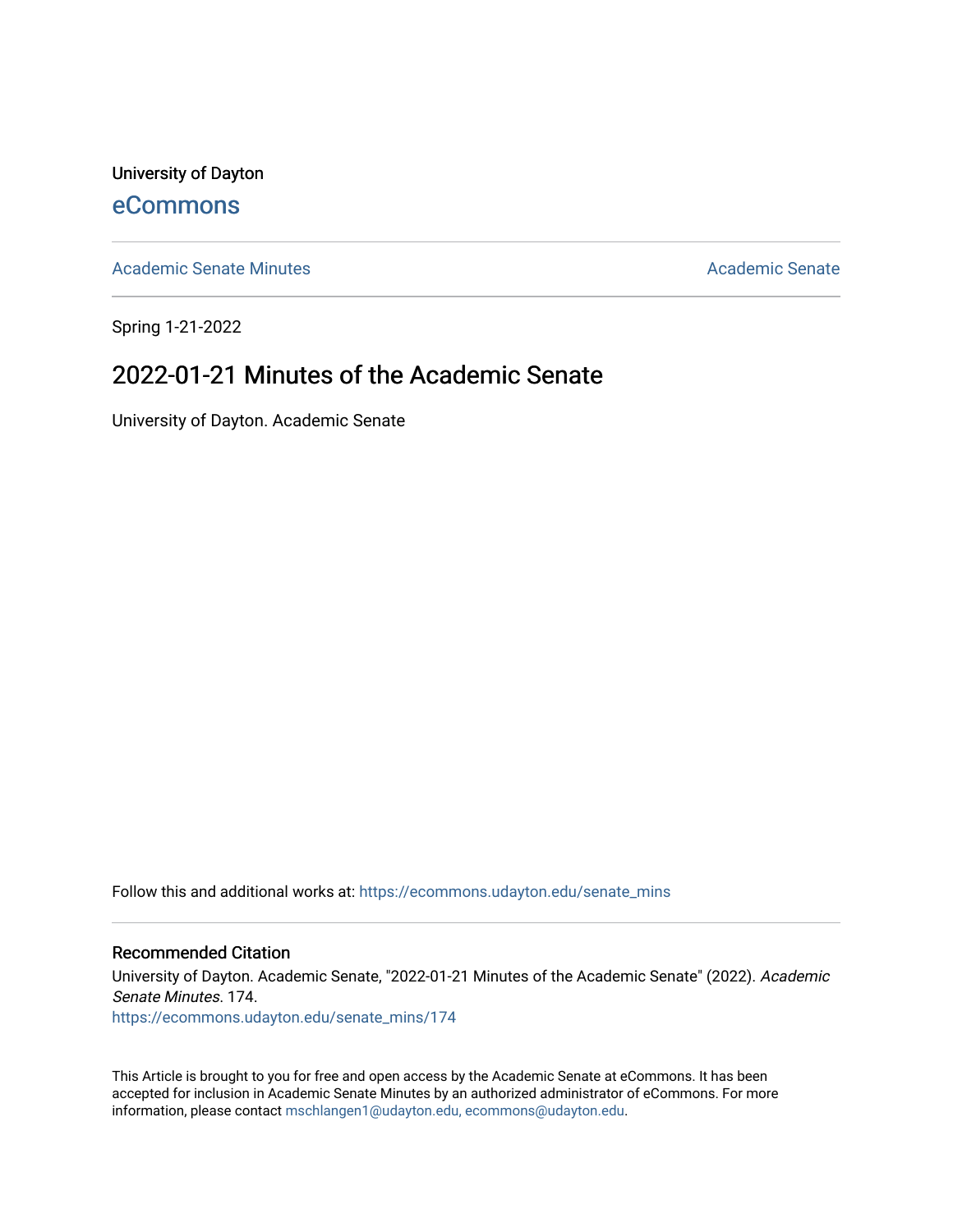Minutes Meeting of the University of Dayton Academic Senate 21 January 2022 Via Zoom, 3:30-5:30 p.m. Sam Dorf, President

Present: Sam Dorf (President), Carissa Krane (Vice President), Lee Dixon (Secretary), Alison Carr-Chellman, Allison Kinney, Andrew Strauss, Andy Slade, Art Busch, Chris Roederer, Connie Bowman, Craig Looper, Dan Reyes, Greg Elvers, Harold Merriman, Jada Brown, Jim Farrelly (Faculty Board Guest), Jason Pierce, Jay Janney, Jennifer Dalton, Joanna Abdallah, John White, Jon Fulkerson, Kathy Webb, Kathryn Orban, Molly Keane-Sexton, Katherine Kohnen, Neomi DeAnda, Paul Benson, Philip Appiah-Kubi, Ryan McEwan, Sarah Cahalan, Sarah Webber, Sayeh Meisami, Sharon Gratto, Jenna Borrelli, Trevor Collier, Margie Pinnell,

Absent: Andrew Sarangan, Andrea Wells, Grant Neeley, Mary Ziskin, Maureen Anderson, Camryn Justice, Grace Pierucci, Madison Woodrum,

Guests: Amy Anderson, Amy Lopez-Matthews, Andrea Kozoil, Andres Larrain-Hubach, Drew Moyer, Anne Crecelius, Autumn Payton, Carolyn Phelps, Cilla Shindell, Corinne Daprano, Danielle Poe, Danielle Sofer, David Ashley, David Wright, Deb Bickford, Denise James, Diane Helmick, Eric Spina, Harvey Enns, Heather Juhascik, Jackie Arnold, Jacob Cress, Jane Koester, Janet Bednarek, Jennifer Christman, Jessica Brown, Joe Valenzano, Judy Owen, Julia Randel, Julianne Morgan, Julio Quintero, Laura Leming, Laurel Bird, Lis Regula, Lissa Cupp, Mary Dillon, Mary Sableski, Michelle Cox, Michelle Yingling, Molly Wilson, Nancy Haskell, Nancy Miller, Robert Bowman, Ryan Allen, Sabrina Neeley, Sarah Miller, Sean Haig, Susan Brown, Tereza Szeghi, Tharanga Kariyawasam, Tom Skill, Tiffany Taylor Smith,

| <b>Agenda Item</b>        | <b>Minutes</b>                                                                                                                                                                                        | <b>Material</b> (appended) |
|---------------------------|-------------------------------------------------------------------------------------------------------------------------------------------------------------------------------------------------------|----------------------------|
| Opening Prayer Lee Dixon  |                                                                                                                                                                                                       |                            |
|                           |                                                                                                                                                                                                       |                            |
| Minutes—November 19, 2021 | Approved by unanimous consent.                                                                                                                                                                        |                            |
| Announcements             | Sam welcomed new senators Chris<br>Roederer and Sarah Cahalan. Connie<br>Bowman is rejoining after sabbatical,<br>and Kathryn Orban, a student from<br>school of business, is also joining<br>Senate. |                            |
|                           | $CSIT$ update – responses/suggestions<br>from UD community were shared with<br>CSIT and their corresponding working                                                                                   |                            |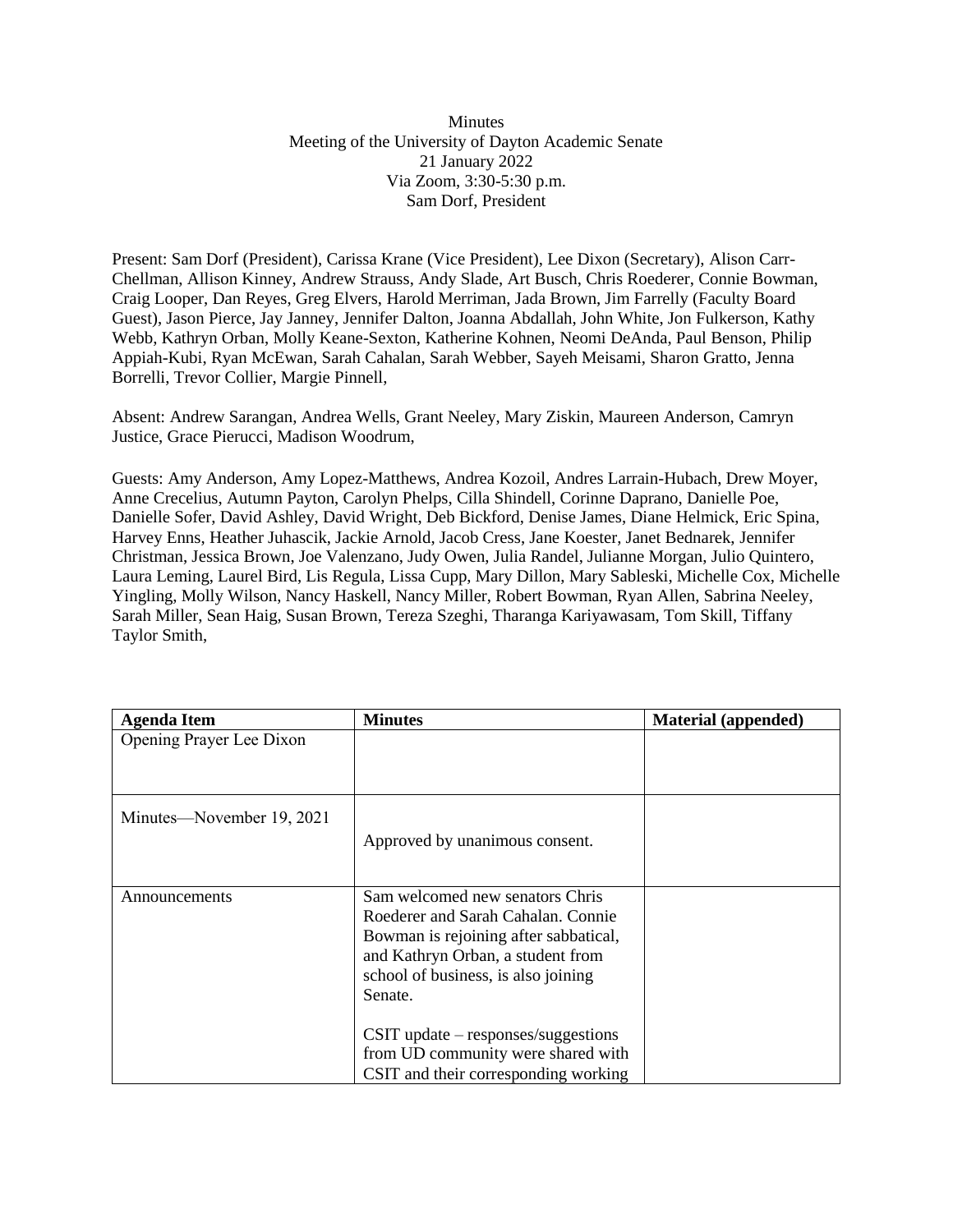|                                 | groups; CSIT working groups are                                                |                         |
|---------------------------------|--------------------------------------------------------------------------------|-------------------------|
|                                 | meeting regularly now                                                          |                         |
|                                 |                                                                                |                         |
|                                 | Paul offered Path Forward work                                                 |                         |
|                                 | update: student infections - symptoms                                          |                         |
|                                 | are much less severe, in general, than                                         |                         |
|                                 |                                                                                |                         |
|                                 | they have in past surges, the degree of                                        |                         |
|                                 | contagiousness is of concern, Paul                                             |                         |
|                                 | stressed how we should abstain from                                            |                         |
|                                 | working and take care of ourselves,                                            |                         |
|                                 | even via Zoom, if feeling ill; shared                                          |                         |
|                                 | that moving online education would                                             |                         |
|                                 | likely not reduce infection rates                                              |                         |
| Discussion of Technology        | Tom discussed how his people would                                             |                         |
| Requests for Course and         | like to add a question in CIM for when                                         |                         |
| Program Inventory Management    | courses are being proposed regarding                                           |                         |
| Systems                         | are there needs for assistance from e-                                         |                         |
| - Tom Skill, Associate Provost  | learning and/or software, IT systems,                                          |                         |
| & CIO                           | or consultation. The desire is to be able                                      |                         |
|                                 | to support courses that are being                                              |                         |
|                                 | developed and delivered. The                                                   |                         |
|                                 | opportunity for questions and/or                                               |                         |
|                                 | concerns was extended. None were                                               |                         |
|                                 | brought forward. Tom shared that even                                          |                         |
|                                 | before the form is changed, if people                                          |                         |
|                                 | have needs, let his people know.                                               |                         |
| Proposed Policies and           | Sam discussed the rationale for the                                            | For a copy of these     |
| Procedures to Facilitate Smooth |                                                                                | documents, please reach |
|                                 | proposed changes to each of the Senate<br>Policies and Procedures listed below | out to the current      |
| and Transparent Function of     |                                                                                |                         |
| Senate                          | and to the right, and outlined the                                             | Academic President.     |
| -Sam Dorf, Senate President     | changes being proposed. He opened the                                          | They can also be        |
|                                 | floor for questions and/or comments.                                           | accessed on the UD      |
|                                 | We then voted on each Policy.                                                  | eCommons webpage.       |
|                                 |                                                                                |                         |
|                                 | The results were as follows:                                                   | DOC 2022-01: Repeal     |
|                                 |                                                                                | of DOC 2020-09 Full-    |
|                                 | DOC 2022-01: 31-1-0 (Yea, Nay,                                                 | time Non-Tenure         |
|                                 | Abstain)                                                                       | <b>Track Faculty</b>    |
|                                 | DOC 2022-02: 30-0-2                                                            | Representatives on      |
|                                 | DOC 2022-03: 32-0-1                                                            | <b>Senate Standing</b>  |
|                                 | DOC 2022-04: 32-0-0                                                            | Committees.             |
|                                 | DOC 2007-05: 31-0-1                                                            |                         |
|                                 |                                                                                | DOC 2022-02: Policy     |
|                                 |                                                                                | on the Regular Review   |
|                                 |                                                                                | of Composition of the   |
|                                 |                                                                                | Academic Senate         |
|                                 |                                                                                |                         |
|                                 |                                                                                | DOC 2022-03: Policy     |
|                                 |                                                                                | on Filling Vacancies    |
|                                 |                                                                                | on the Academic         |
|                                 |                                                                                | Senate                  |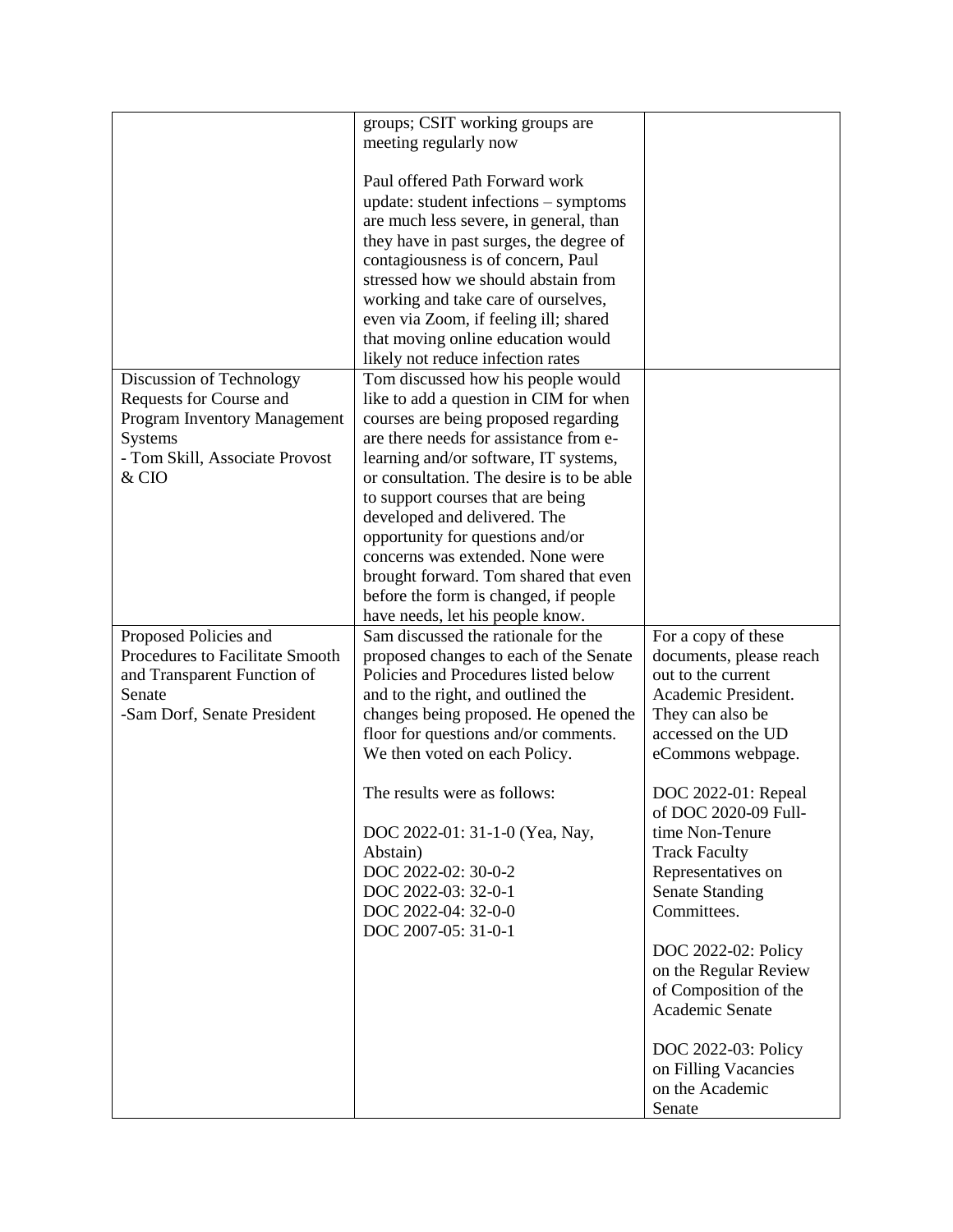|                                                                                         |                                                                                                                                                   | DOC 2022-04:<br><b>Updated Constitution</b><br>of the Academic<br>Senate with de minimis<br>changes |
|-----------------------------------------------------------------------------------------|---------------------------------------------------------------------------------------------------------------------------------------------------|-----------------------------------------------------------------------------------------------------|
|                                                                                         |                                                                                                                                                   | DOC 2007-05: Policies<br>and Procedures of the<br>Academic Senate                                   |
| Update from standing<br>committees<br>- ECAS, APC, FAC, SAPC                            | The chair of each standing committee<br>gave an update on the work of their<br>committee. Please see the appended<br>reports they each submitted. | See appended reports                                                                                |
|                                                                                         | Some Q&A followed, especially<br>regarding SAPC's work on SET use.                                                                                |                                                                                                     |
| <b>Committee Reports</b>                                                                |                                                                                                                                                   | See appended reports                                                                                |
| APC--Neomi DeAnda<br>FAC--Carissa Krane<br><b>SAPC-- Sharon Gratto</b><br>ECAS-Sam Dorf |                                                                                                                                                   |                                                                                                     |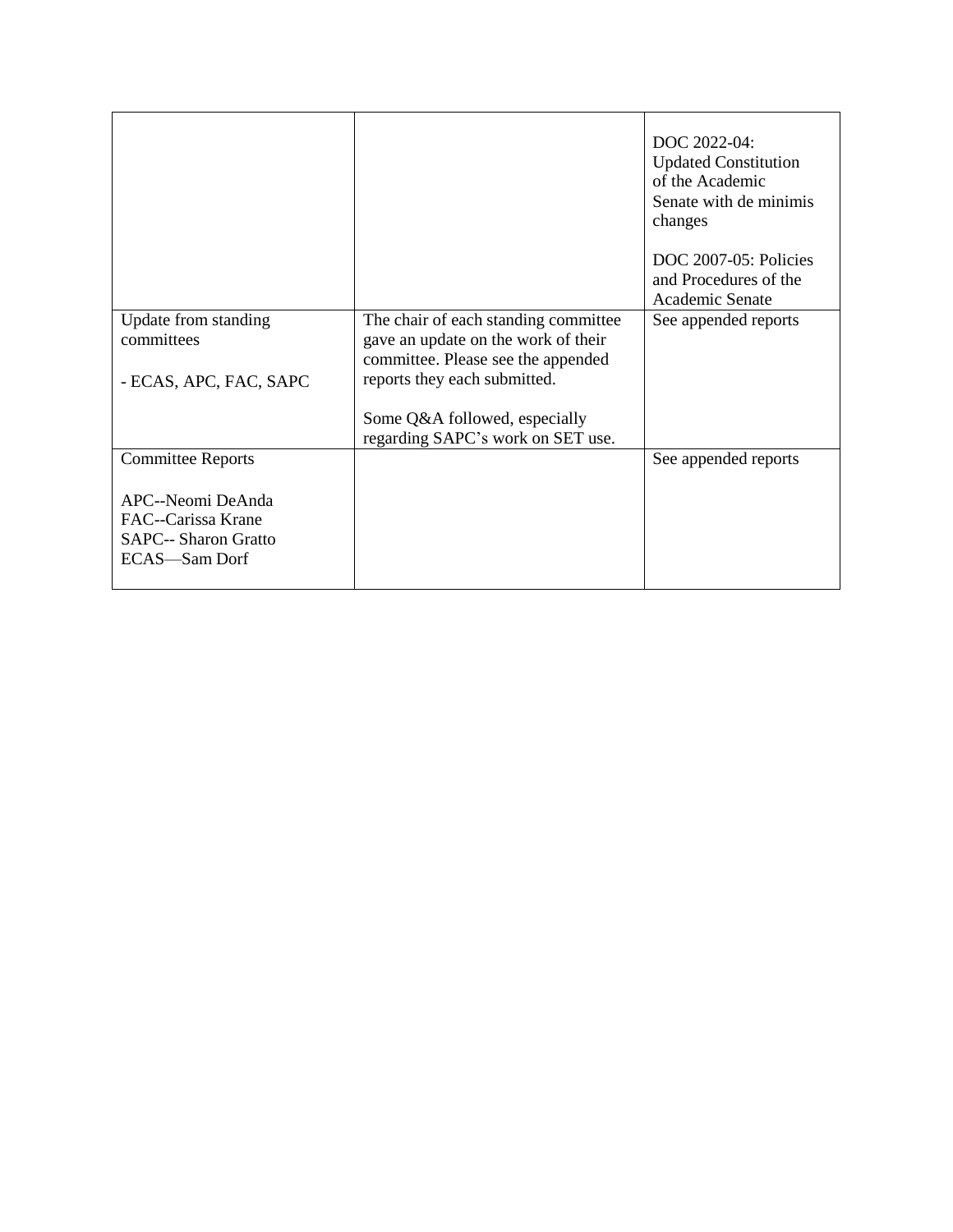## **ECAS Report (Submitted by Sam Dorf)**

ECAS meets weekly and continues to prioritize discussion and consultation on ensuring open, transparent, and responsible governance.

We have had guests discuss the following topics with ECAS (1) Associate Provost and CIO's recommendations for changes to the CIM and PIM systems (2) Administration and Use of SET (3) Enrollment Management updated ECAS on strategy and trends. Action items from ECAS include: (1) approving new charges for FAC to work on policies related to full-time non-tenure-track faculty promotions. (2) approving CSIT working group pools and (3) approving ABA Certificate Program. In addition, ECAS continues to work on the following initiatives: (1) policies on governance including policies on filling vacancies to the Academic Senate, regular assessment of Academic Senate composition, and drafting changes to DOC 2007-05: Policies and Procedures of the Academic Senate to align with the new constitutional amendments, and to add a section on the schedule to reassess Senate policies, (2) expanding midterm grading for all undergraduate students (3) the administration and use of SET. ECAS receives weekly updates from the Path Forward committee and CSIT. The ECAS meeting time is Friday mornings 10am - 11:30am in SM113B. The Senate President holds open office hours in the MEC lounge in Alumni Hall on Mondays from 2pm to 3pm and in Fitz Hall 461 on Thursdays from 11am to noon.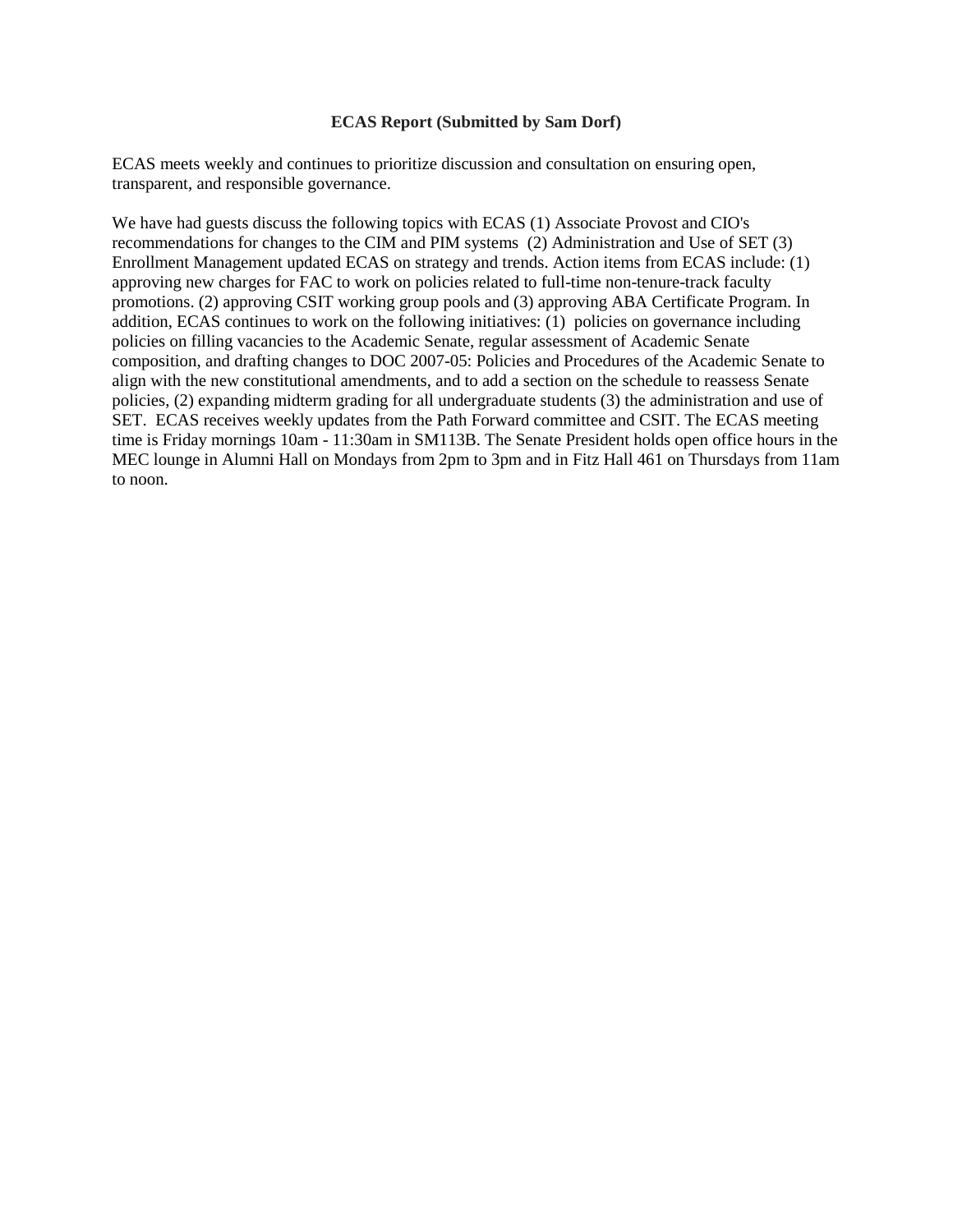# **FAC Report (submitted by Carissa Krane)**

Charges

- Full-Time Non-Tenure-Track Faculty not Covered by Lecturer or Clinical/Faculty of Practice Policies.
	- o ECAS requests that the FAC consult and work with Deans and Full-Time Non-Tenure-Track Faculty not covered under the Lecturer or Clinical/Faculty of Practice Promotion Policies to determine if more non-tenure track faculty titles should be added to these policies.
- Revisions to University Promotion Policies for Lecturers and Clinical Faculty/Faculty of Practice.
	- o ECAS requests that the FAC make revisions to DOC 2017-01 and DOC 2018-03 to ensure that they are in alignment with DOC 2021-05. Please ensure that expectations are consistent with the expectations and opportunities (i.e. inclusive excellence, missioncentral activities, professional development for committees, etc.) in DOC 2021-05.

FAC Process Charge 1

- Identify faculty who do not currently have a path for promotion under existing policy due to their title.
- Create a list of Faculty Titles that are in use, but are not in the Faculty Handbook
- Can those faculty who currently do not have a pathway to promotion be included in one of the existing policies (with or without modification) or is/are new policy(ies) required?

FAC Process Charge 2

- Revise the existing Promotion Policies to align with elements of the UPTP:
	- o Tiered expectations for levels of promotion (UPTP section 1B2a,b)
		- o Recognition of the varied and multiple ways in which faculty contribute (UPTP section 1C3)
		- o Inclusive excellence as an expectation (UPTP section 1C4)
		- o Professional development for faculty who serve on dept/unit promotion committees (UPTP section 1C7)
		- o Process for diverse representation on university promotion committee (1E2d)
		- o Professional development for faculty serving on University promotion committee (UPTP section 1E2e)
		- o Include an implementation plan (UPTP section III.)

University NTT Faculty Promotion Committee Composition

- Re-evaluation of University Clinical Committee and University Lecturer Committee composition, now that the policies have been in place and faculty have been promoted.
- Should the University Clinical Committee and the University Lecturer Committee be combined into a single committee?

Initial Consultation

- Unit Deans
- University Lecturer Promotion Committee Representatives
- University Clinical Committee Representatives
- FT-NTT Faculty impacted by changes
- Academic Senate

SPRING 2022 FAC Members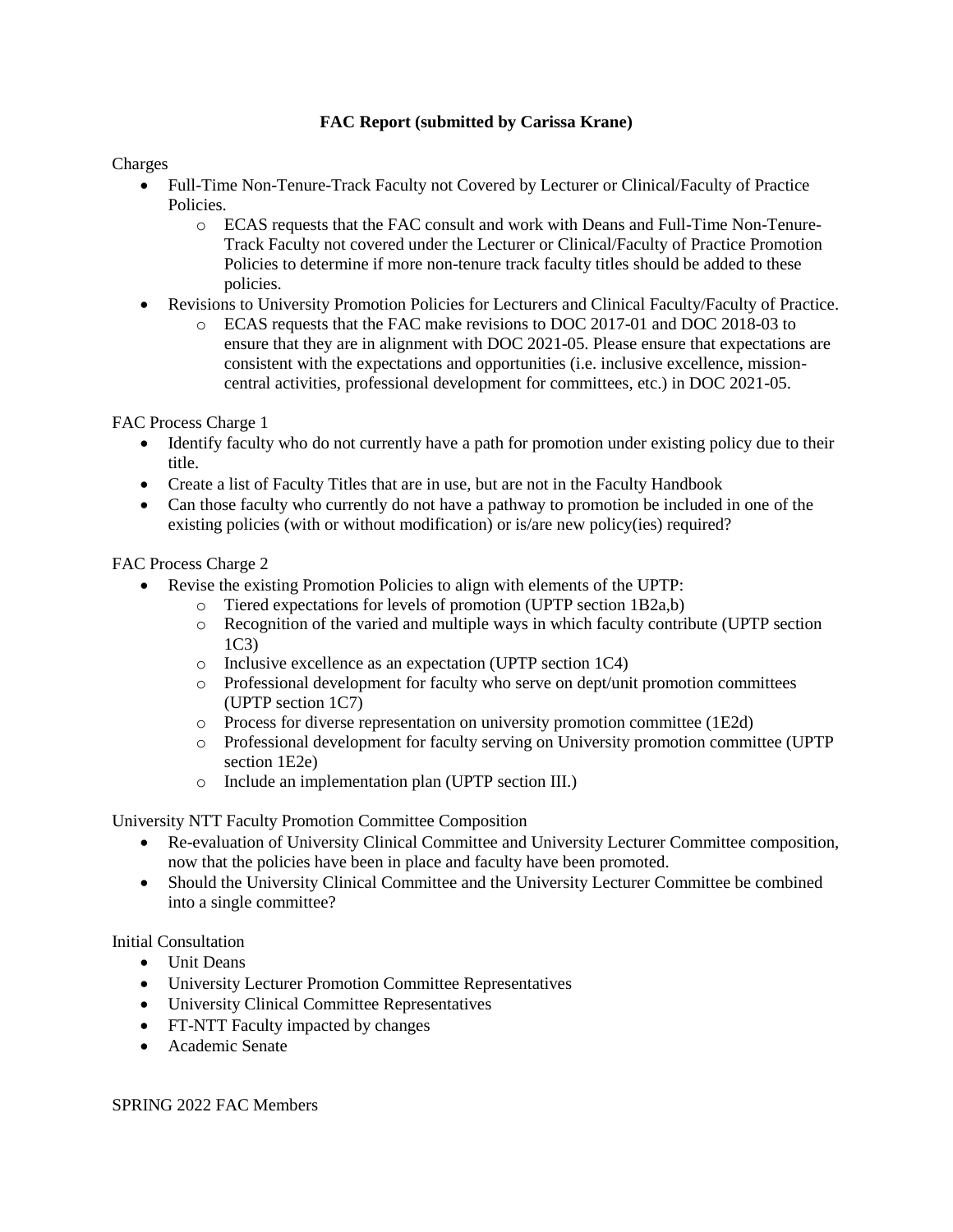Dr. Connie Bowman Prof. Sarah Cahalan Dr. Sam Dorf Dr. jon Fulkerson Dr. Carissa Krane, Chair Dr. Sayeh Meisami Dr. Grant Neeley Dean (Interim), Margie Pinnell Prof. Chris Roederer Dr. Andrew Sarangan Dean, Kathy Webb Dr. Andrea Wells – FT NTT Guest Ms. Camryn Justice, SGA Dr. Carolyn Phelps (ex officio)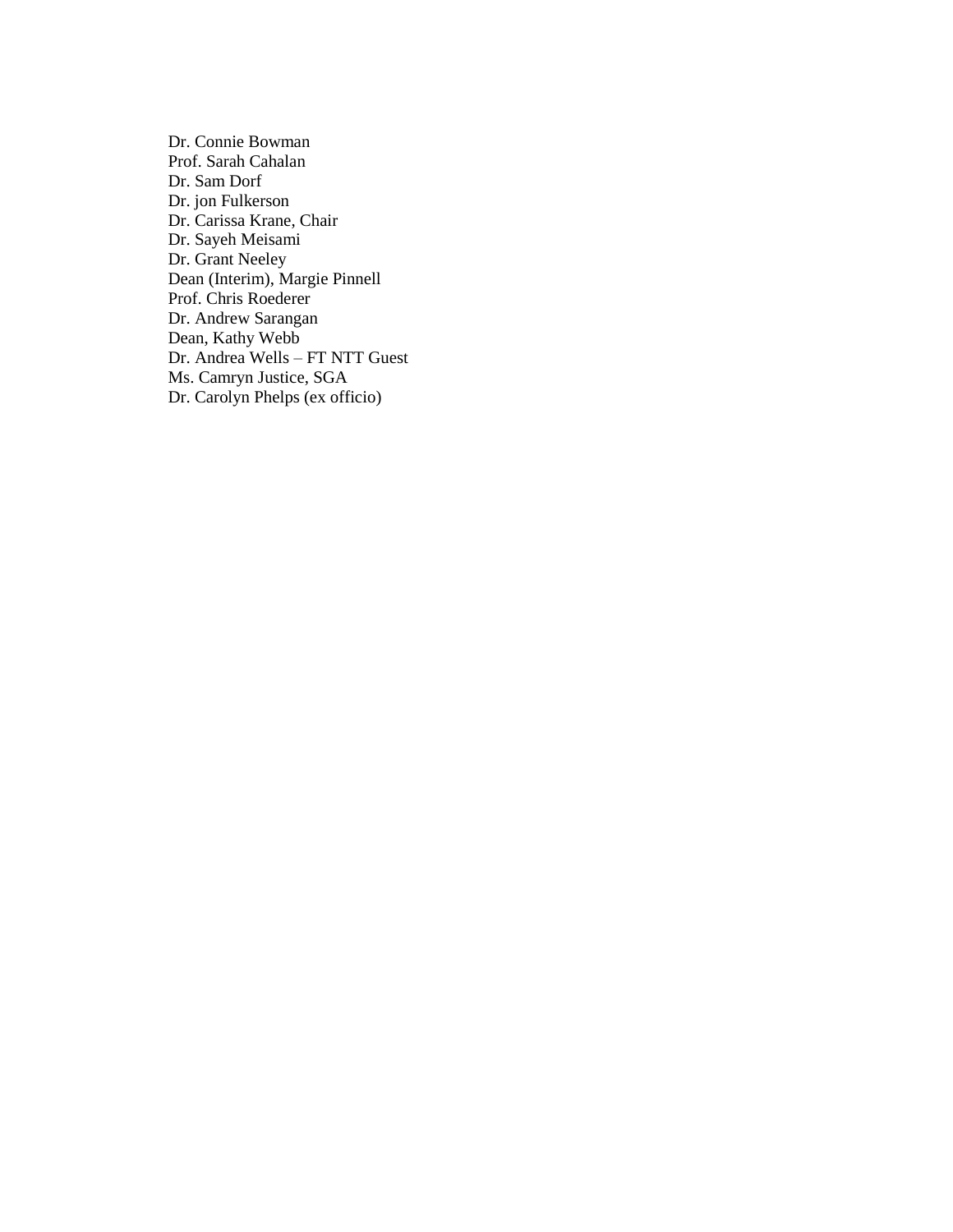#### **APC Report (Submitted by Neomi De Anda)**

All reports from CAP component assessment leaders were submitted in early December. APC members reviewed these reports by subcommittee and returned suggestions. Those leading the assessment of each CAP component for this academic year will be meeting with APC over the next few meetings. Regular consultation between the APC Chair, the Assistant Provost for CAP, and the CAP Coordinator will occur throughout this semester for preparations for APC to flesh out the FRAMEWORK FOR THE 5-YEAR EVALUATION OF THE COMMON ACADEMIC PROGRAM (CAP). These consultative meetings will focus on aligning the aforementioned document with the happenings of CAP as well as discussing the transition from year to year of APC.

Happenings for spring meetings so far. January 24, 2022 1:25 - 2:15 PM APC CAP 5 year review - Senior Capstone

January 31, 2022 1:25 - 2:15 PM APC CAP 5 year review - Diversity and Social Justice Wellbeing Education Certificate

February 7, 2022 1:25 - 2:15 PM APC CAP 5 year review - Humanities Commons

February 14, 2022 1:25 - 2:15 PM APC CAP 5 year review - Oral Communication

Meetings are on Zoom. Please contact Jane Koester to be added to the meeting invitation if you wish to attend.